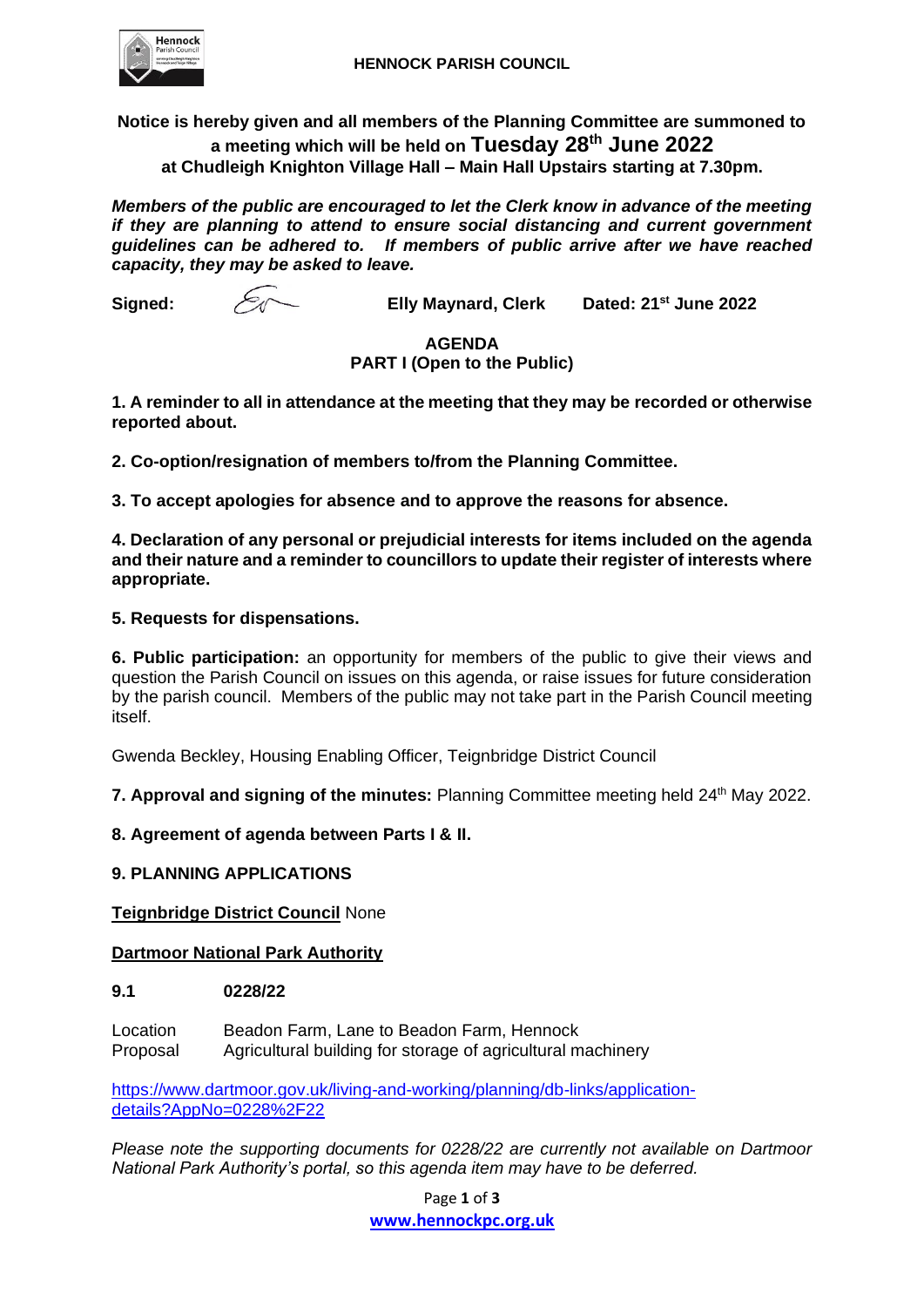

# **10. PLANNING DECISIONS**

## **Teignbridge District Council**

# **10.1 22/00388/FUL**

Location: Teign Lawn, Knights Mead, Chudleigh Knighton

- Proposal: Change of use from a dwelling (use class C3) to children's home (use class C2)
- Decision: Grant of Conditional Planning Permission

[https://publicaccess.teignbridge.gov.uk/online](https://publicaccess.teignbridge.gov.uk/online-applications/applicationDetails.do?activeTab=documents&keyVal=R7NKQ1PZJBF00)[applications/applicationDetails.do?activeTab=documents&keyVal=R7NKQ1PZJBF00](https://publicaccess.teignbridge.gov.uk/online-applications/applicationDetails.do?activeTab=documents&keyVal=R7NKQ1PZJBF00)

*Our Response: Hennock Parish Council considered this application at its Planning Committee Meeting held last night at Chudleigh Knighton Village Hall (22/03/22)* 

*Please note, Hennock Parish Council did not receive a letter by post or email from Teignbridge to invite us to send our comments on this application, the clerk normally receives an email. It was included in the agenda as the Clerk spotted it on the Weekly List of Applications w/e 11th March 2022 received 14/03/22. Hennock Parish Council are concerned that other interested parties and consultees may have not received the letter either, as to date there is only a response from the Police on the portal. I have rung Teignbridge Planning Department this morning to explain these concerns.* 

*Hennock Parish Council feel there is insufficient information to make an informed decision as it's a very vague application. There is no information provided about the number of children that will be accommodated or their age and needs. We are concerned that the village doesn't have enough resources for their needs. For example there is no village shop, limited public transport and no youth club.* 

*Once the building has been changed from a dwelling to a children's home the village will*  lose one of the few large residential homes forever. We agree with the concerns *highlighted by the Police Architectural Liaison Officer.*

#### **Dartmoor National Park Authority** None

## **11. PLANNING WITHDRAWN** None

## **12. Progress reports from the Clerk for information and consideration**

#### **12.1 21/00016/MAJ**

Address Land To The North Of Apple Tree Close, Chudleigh Knighton , Devon Proposal Outline application for a rural exceptions development comprising up to 40 residential dwellings, associated open space and infrastructure (approval sought for access)

[https://publicaccess.teignbridge.gov.uk/online](https://publicaccess.teignbridge.gov.uk/online-applications/applicationDetails.do?activeTab=documents&keyVal=QMGX6RPZJ0400)[applications/applicationDetails.do?activeTab=documents&keyVal=QMGX6RPZJ0400](https://publicaccess.teignbridge.gov.uk/online-applications/applicationDetails.do?activeTab=documents&keyVal=QMGX6RPZJ0400)

*On Teignbridge Planning Portal, Habitats Regulations Assessment - Screening for Likely Significant Effect on a European site has bee added.*